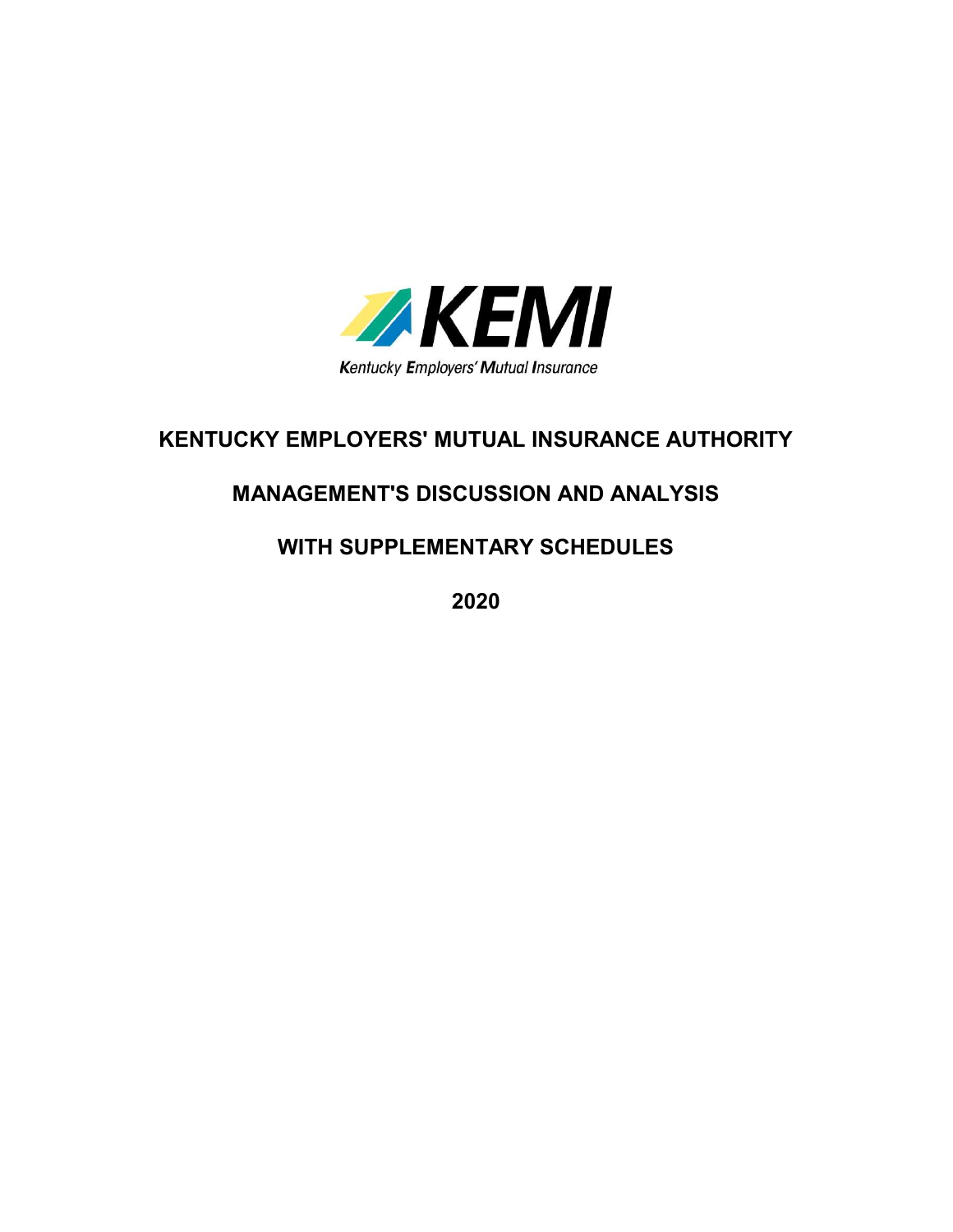#### OBJECTIVE AND BACKGROUND

This discussion provides management's assessment of the current financial position, results of operations, cash flows and liquidity of Kentucky Employers' Mutual Insurance Authority (KEMI, or the Company). Information presented in this discussion supplements the schedules and exhibits included in KEMI's statutory basis Annual Statement filed with the Department of Insurance of the Commonwealth of Kentucky.

KEMI is a unique entity in the Kentucky workers' compensation insurance marketplace. KEMI operates as a selfsupporting, competitive state fund created for the purpose of providing both a market of last resort for employers in the Commonwealth, as well as furnishing another competitive source of insurance in the voluntary market through which employers may secure and maintain their workers' compensation coverage. KEMI performs its duties under authority granted directly to it by the Kentucky General Assembly. Except for items specifically addressed in its enabling statute, KEMI operates as a domestic mutual insurance company. KEMI began writing business effective September 1, 1995.

KEMI is governed by a ten member board of directors. Seven board members are appointed by the Governor and three board members are specified cabinet secretaries. The board is responsible for hiring a manager, and both the board and the manager are given specific statutory duties.

The Company endeavors to maintain fiscal discipline in the administration of workers' compensation insurance by keeping the cost of coverage affordable to all employers in the Commonwealth through increased competition and by providing superior service to policyholders and claimants. In addition, the Company offers loss education programs and safety training to help policyholders control their own destiny in the marketplace. KEMI has no public funding and sets its standards based on long-term financial stability. KEMI does, in fact, make workers' comp work.

#### FINANCIAL POSITION

The Statement of Admitted Assets, Liabilities and Policyholder Surplus (balance sheet) reflects KEMI's financial position at year end. KEMI's condensed balance sheets as of December 31 were as follows:

|                                                         | 2020               | 2019              |
|---------------------------------------------------------|--------------------|-------------------|
| <b>Admitted Assets:</b>                                 |                    |                   |
| Long-term bonds                                         | \$.<br>957,463,822 | \$<br>940,731,186 |
| Common stocks                                           | 58,480,389         | 55,190,169        |
| Cash and short-term investments                         | 19,537,278         | 43,735,240        |
| Real estate                                             | 4,025,000          | 4,025,000         |
| Other invested assets                                   | 3,154,809          | $\left( \right)$  |
| Subtotal cash and invested assets                       | 1,042,661,298      | 1,043,681,595     |
| Investment income receivable                            | 6,317,386          | 6,484,708         |
| Premiums receivable or deferred                         | 40,587,637         | 49,378,545        |
| Reinsurance receivable on paid losses and loss expenses | 637,970            | 49,567            |
| Receivables for retroactive reinsurance assumed         | 2,024,016          | 4,245,389         |
| Other admitted assets                                   | 905,694            | 817,482           |
| Total admitted assets                                   | 1.093.134.001      | \$1,104,657,286   |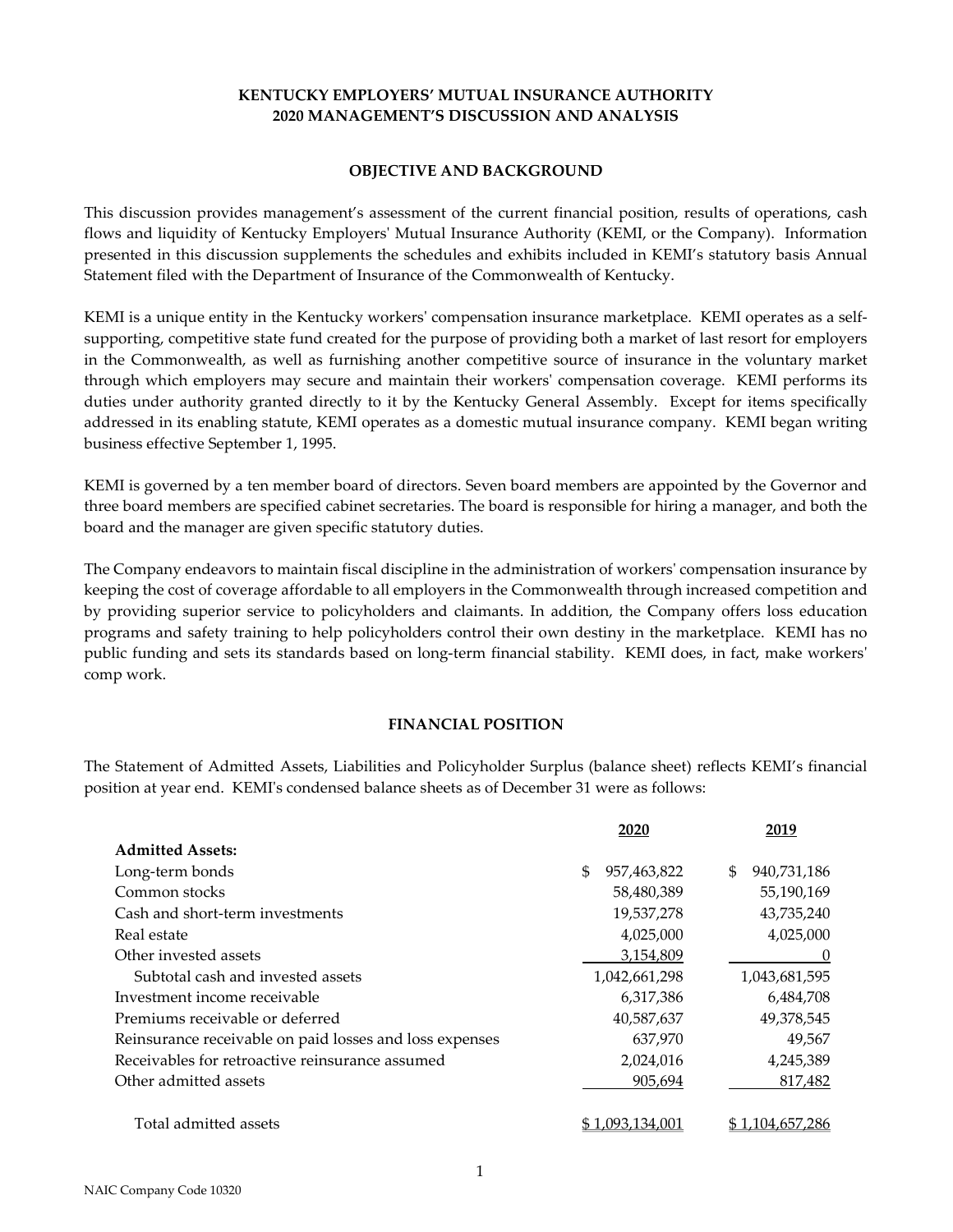|                                                               | 2020              | 2019              |
|---------------------------------------------------------------|-------------------|-------------------|
| Liabilities and Policyholder Surplus:                         |                   |                   |
| Unpaid loss reserves                                          | \$<br>600,610,041 | \$<br>612,265,699 |
| Unpaid loss adjustment expense reserves                       | 52,396,302        | 53,067,996        |
| Premiums written but not yet earned                           | 56,596,040        | 67,787,574        |
| Commissions and accounts payable                              | 16,044,661        | 16,149,673        |
| Amounts withheld or retained for others                       | 7,680,342         | 9,496,225         |
| Retroactive reinsurance reserves assumed                      | 29,275,852        | 65,115,306        |
| Retroactive reinsurance assumed - excess funds to be returned | 21,763,270        | $^{(1)}$          |
| Retroactive reinsurance reserves ceded                        | (15, 223, 789)    | (25,930,096)      |
| Funds withheld on retroactive reinsurance ceded               | 22,268,180        | 31,239,957        |
| Liability for projected pension and postretirement benefits   | 15,440,131        | 11,542,402        |
| Other liabilities                                             | 2,878,802         | 2,197,987         |
| Total liabilities                                             | 809,729,832       | 842,932,723       |
| Policyholder surplus                                          | 283,404,169       | 261,724,563       |
| Total liabilities and policyholder surplus                    | \$1,093,134,001   | \$1,104,657,286   |

#### Assets

Cash and invested assets made up 95% of KEMI's total admitted assets at the end of 2020. KEMI's long-term bond portfolio had a carrying value of \$957,463,822 and a fair market value of \$1,021,951,834. Over 96% of long-term bonds held at year end were rated either NAIC 1 (highest quality) or NAIC 2 (high quality). Money market funds had a fair market value of \$7,391,088 and operating cash balances totaled \$12,146,190. The fixed income portfolio had an effective maturity of 5.80 years, an average book yield of 2.9% and an average credit rating of A1/A+. Common stocks, which were stated at fair market value as determined by the Securities Valuation Office of the NAIC, totaled \$58,480,389 and reflected net unrealized gains of \$8,601,980 at year end.

In March 2020, the World Health Organization declared the worldwide outbreak of novel coronavirus disease 2019 (COVID-19) a global pandemic. Although the spread of COVID-19 throughout the United States negatively impacted the US economy and financial markets during the first half of 2020, substantial recoveries occurred throughout the remainder of the year. By December 31, 2020, KEMI saw the fair market value of its investment portfolio rebound to pre-COVID-19 levels.

KEMI owns 21.68 acres of commercially zoned land, appraised at \$4,025,000. This parcel was originally purchased for the purpose of constructing a home office campus; however, KEMI's Board of Directors subsequently decided to continue leasing instead of building a home office. This parcel is now classified as property held for sale.

During 2020, KEMI purchased a minority interest in ElmTree US Net Lease Fund IV, LP for a total commitment of \$20 million, of which \$3,154,809 has been paid to date. This private equity limited partnership invests in newly constructed and build-to-suit commercial net lease real estate with tenant lease terms of 10 to 15 years. After a 30 month investment period, the fund's ultimate objective is to sell this portfolio of properties to a core buyer at a gain. ElmTree US Net Lease Fund IV, LP currently yields an annual return of 7%, paid quarterly.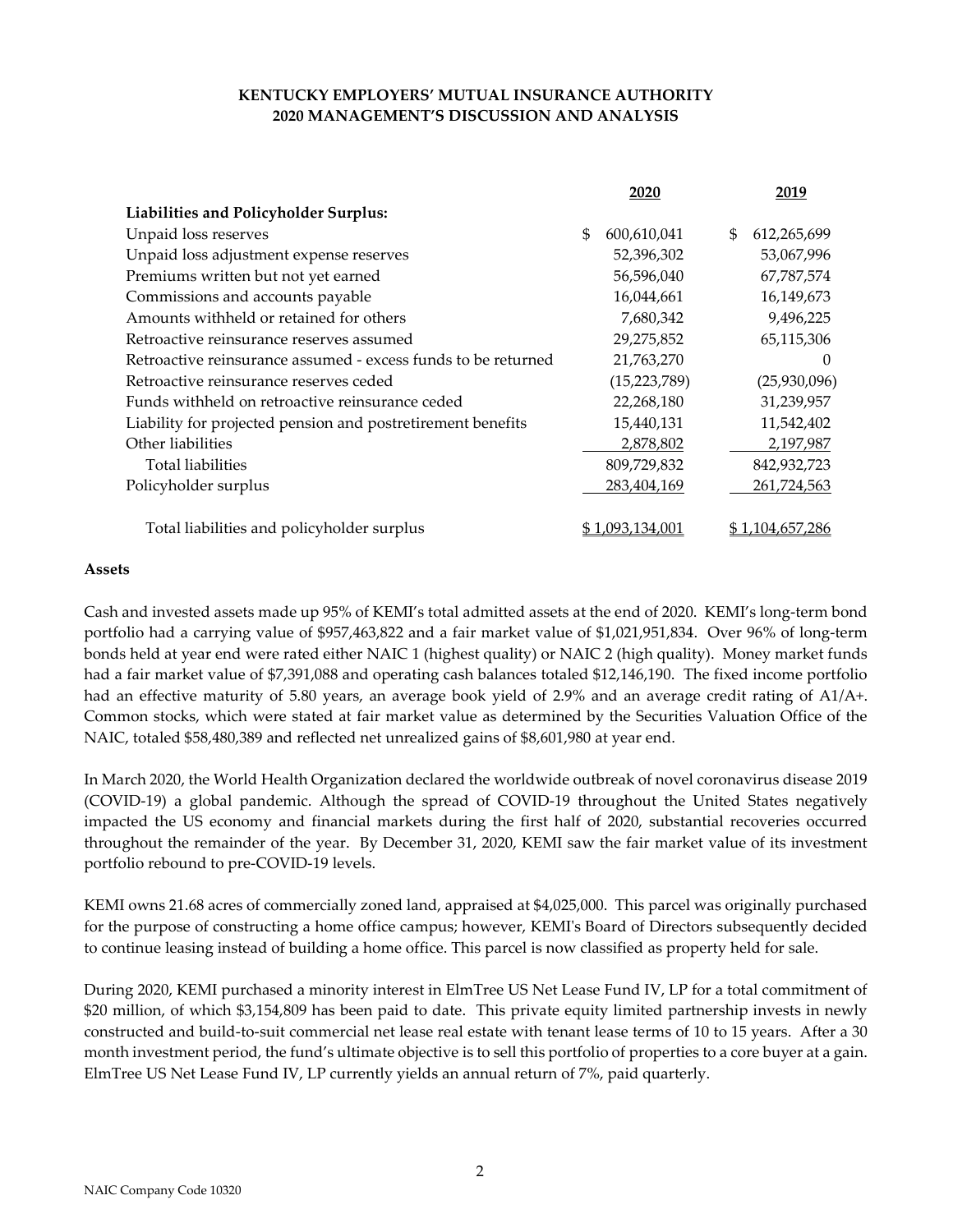Premiums receivable or deferred are policy payments due from KEMI policyholders. As a result of payment plan arrangements offered by KEMI, \$31,779,855 of the \$40,587,637 in premium balances reflected on the 2020 balance sheet represent future installments that were deferred and not yet due. Statutory Accounting Principles also require management to estimate the amount of premium that will be earned but unbilled at the end of each policy in force based upon past policy audit experience. Management's estimate of \$2,965,266 is included in KEMI's deferred premium balances.

Non-admitted assets are those assets which, under Statutory Accounting Principles, must be excluded from the balance sheet by a direct charge to surplus. At the end of 2020 KEMI's non-admitted assets totaled \$17,402,623, for a net decrease of \$2,295,573 from the prior year. Included in non-admitted assets is \$7,882,937 of premium balances that are more than ninety days past due or are otherwise determined to be uncollectible. The collectability of these receivables is regularly assessed and balances are written off to bad debt only after all efforts to secure payment have been exhausted. Also included are prepaid pension and postretirement assets of \$8,654,524 which will be amortized through the income statement over the next five to ten years. Other non-admitted assets include undepreciated balances of furniture, equipment and application software of \$460,935, prepaid expenses of \$58,150 and miscellaneous receivables of \$346,077.

### **Liabilities**

Reserves for unpaid losses and loss adjustment expenses are stated at the Company's best estimate of the ultimate cost, net of ceded reinsurance, of settling all incurred but unpaid claims. Unpaid loss and loss adjustment expense reserves are based on industry statistics and Company history, along with management's expectations of loss relative to premiums earned by accident year. The method for making such estimates and for establishing the resulting liability is continually reviewed and any adjustments are reflected in the period determined. During 2020, adjustments to the loss and loss adjustment expense reserves of prior accident years resulted in a net decrease of \$21,129,652 to those reserves.

In recent years, KEMI has experienced an increase in the number of coal mine occupational disease (black lung) claims reported. This increase is the result of both a decrease in the coal mining industry's workforce as well as recent amendments to the Federal Coal Mine Health and Safety Act. The Company closely monitors economic and regulatory changes impacting the coal industry, and continually evaluates the need for additional protection from losses which might arise from this industry segment. KEMI discounts the indemnity portion of black lung claim reserves on a tabular basis at a rate of 3.5%.

KEMI maintains Excess of Loss reinsurance coverage with unaffiliated, high quality reinsurers to limit its exposure to individual large losses as well as geographical concentrations of policyholders. KEMI also maintains two agreements for adverse development cover with unaffiliated reinsurers. These agreements provide additional reinsurance protection against unfavorable development arising from existing and/or newly reported claims for accident years 1995-2019. The adverse development cover for accident years 2015-2019 was purchased during 2020, and KEMI's income statement reflects a reinsurance premium of \$4.3 million related to the agreement. To date, KEMI has not experienced significant adverse development that would trigger either of these agreements.

At the end of 2020, KEMI had 4,141 open claims from direct business, consisting of 2,794 indemnity claims and 1,347 medical-only claims. KEMI also had 87 open claims from business assumed under the Company's multi-state program, which provides workers' compensation coverage to Kentucky-based policyholders with similar operations in other states.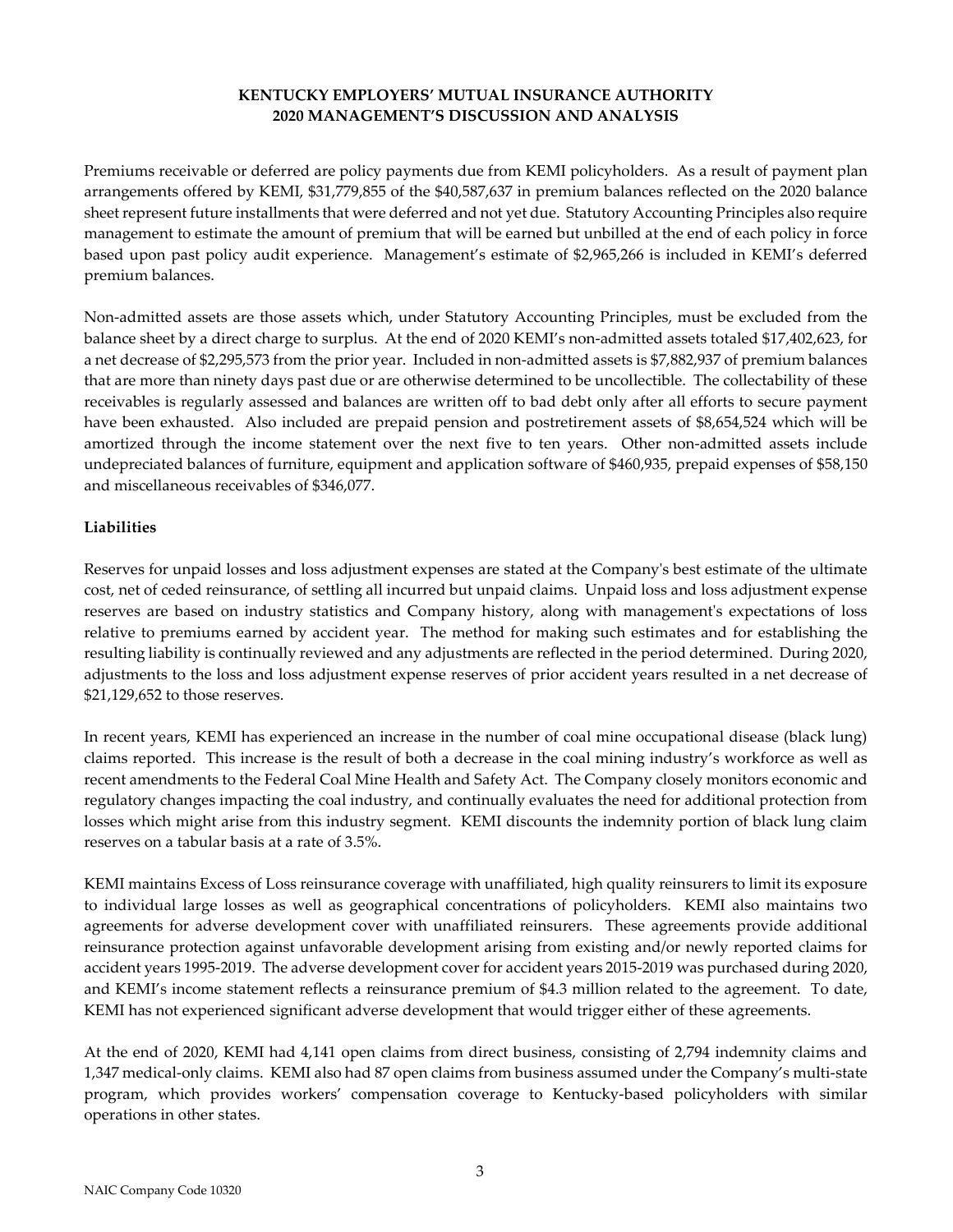Management believes that its loss reserving methodologies are conservative and that the Company's reserves are adequate. KEMI's reserves are evaluated at least twice a year by an independent actuary who provides an annual Statement of Actuarial Opinion to KEMI's independent auditors and to regulatory agencies. KEMI received an Unqualified Statement of Actuarial Opinion for 2020, as it has every year since its inception.

Activity with respect to losses and loss adjustment expenses is displayed below:

|                                                         | 2020              | 2019               |
|---------------------------------------------------------|-------------------|--------------------|
| Unpaid losses and loss adjustment expenses, January 1   | 665,333,695<br>\$ | \$<br>633,282,511  |
| Gross losses incurred                                   | 71,475,913        | 108,770,276        |
| Gross loss adjustment expenses incurred                 | 21,550,440        | 26,452,406         |
| Ceded losses and loss adjustment expenses incurred      | (1, 199, 959)     | (2,807,751)        |
| Subrogation recoveries                                  | (719, 688)        | (445, 809)         |
| Policy deductibles                                      | (20,771)          |                    |
| Net incurred                                            | 91,085,935        | <u>131,969,122</u> |
| Gross losses paid                                       | 83,074,733        | 78,468,772         |
| Gross loss adjustment expenses paid                     | 22,231,956        | 22,396,506         |
| Ceded losses and loss adjustment expenses recovered     | (1, 152, 943)     | (501, 531)         |
| Subrogation recoveries                                  | (719, 688)        | (445, 809)         |
| Policy deductibles                                      | (20,771)          |                    |
| Net paid                                                | 103,413,287       | 99,917,938         |
| Unpaid losses and loss adjustment expenses, December 31 | 653,006,343       | 665,333,695        |

During 2014, KEMI voluntarily executed a loss portfolio transfer with the Kentucky Commissioner of Insurance, Rehabilitator of the Kentucky School Boards Insurance Trust Workers' Compensation Self Insurance Fund (KSBIT). In exchange for \$35 million of guaranteed assessments due from the school boards formerly insured by KSBIT, KEMI assumed responsibility for approximately \$35 million in unpaid claim liabilities incurred for the period July 7, 1978 through June 30, 2013. Final installments under the guaranteed receivables program were received in 2020. As a result of efficient claims handling practices, actuarially determined claim liabilities were less than originally projected; therefore, KEMI returned \$16.3 million of transferred reserves back to the KSBIT Rehabilitator during 2019 and 2020.

During 2017, KEMI voluntarily executed a loss portfolio transfer with the Kentucky Workers' Compensation Funding Commission (the Funding Commission) wherein all authority and responsibility to administer the Kentucky Coal Workers' Pneumoconiosis Fund (KCWPF) was transferred from the Funding Commission to KEMI. The purpose of KCWPF is to pay one-half of the indemnity benefits for coal-related occupational disease claims incurred on or after December 12, 1996 and filed on or before June 30, 2017. The Funding Commission transferred to KEMI all of the existing assets and liabilities of KCWPF, as well as continuing to impose and remit to KEMI all quarterly coal assessments. Coal assessments ceased effective January 1, 2020, as both parties have agreed that the claim liabilities are fully funded. Based on current actuarial reserve studies, KEMI expects to have over \$20 million in excess KCWPF funds that will be distributed in a manner determined by the Kentucky Legislature. Senate Bill 141 was passed and signed by the Governor during the regular legislative session of 2021.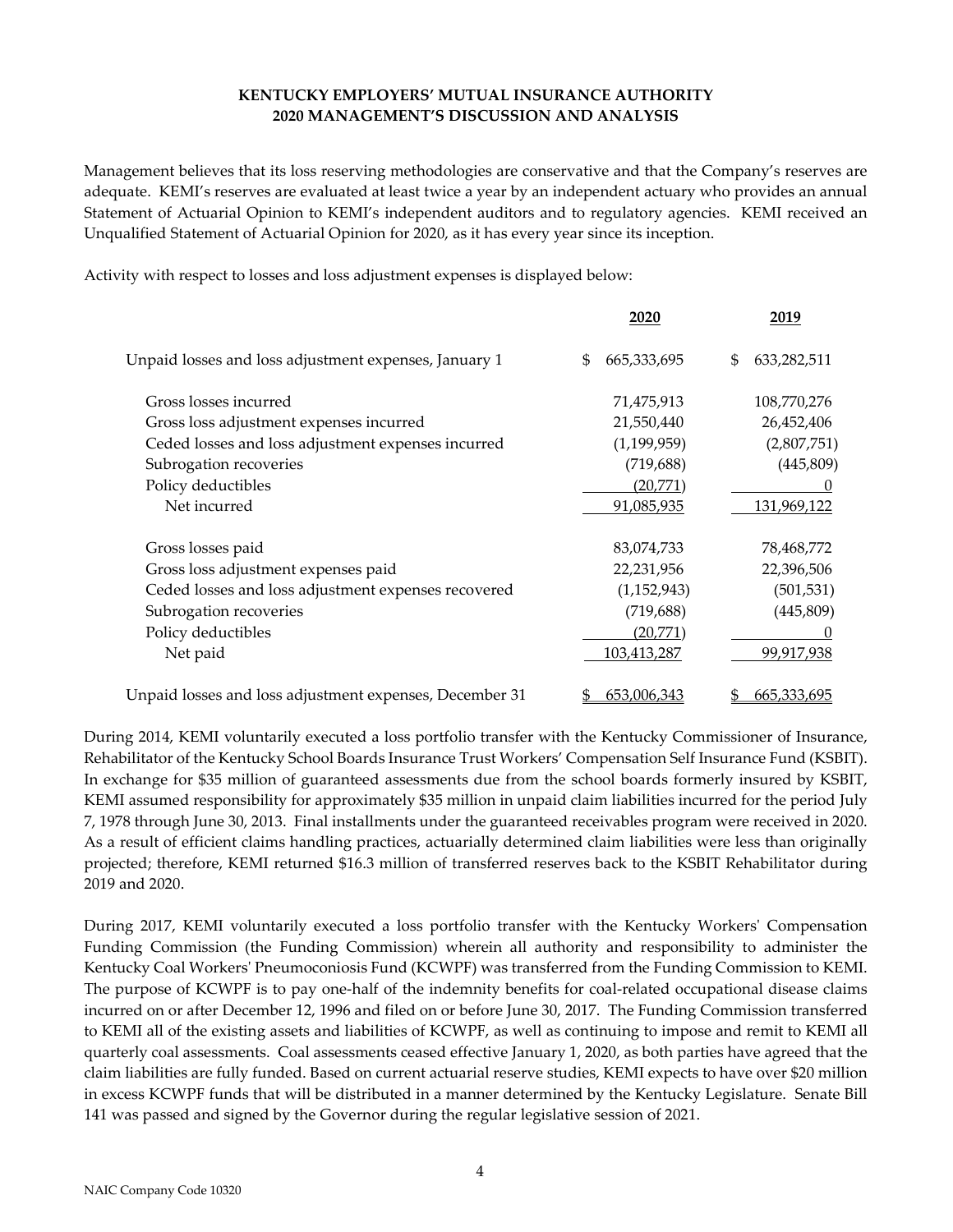Effective July 1, 2016, KEMI established a contributory 401(a) defined benefit pension plan for which it is the plan sponsor. This defined benefit pension plan was only made available to active employees at June 30, 2016 who were fully vested in a predecessor plan, the Kentucky Retirement Systems' (KRS) defined benefit pension plan. KEMI's 401(a) defined benefit plan provides for pension benefits and a partial subsidy of retiree health insurance premiums for eligible KEMI employees who have chosen to participate in the plan. Benefit amounts are determined based on retirement age, salary history, participation date and years of service. Participating employees are required to contribute 6% of their salary to the plan. Employer contributions to the defined benefit plans are evaluated as deemed necessary to ensure the financial soundness of the plans.

Effective July 1, 2016, KEMI established a 401(a) defined contribution plan for which it is the plan sponsor. Employees who have chosen to participate in the 401(a) defined benefit pension plan are not eligible to participate in the 401(a) defined contribution plan. Participation in the defined contribution plan is not mandatory; however, employees who elect to participate are required to contribute 6% of their salary to the plan. KEMI provides matching funds of 6% to the 401(a) defined contribution plan for participants hired on or after July 1, 2016; an enhanced match and access to the retiree health plan is provided for participants hired prior to July 1, 2016 who were previously members of KRS but opted out of KEMI's 401(a) defined benefit pension plan. KEMI also established a 457(b) plan effective July 1, 2016 for which it is the plan sponsor and to which all employees may elect to contribute additional elective deferrals. Participants are fully vested after 60 months of service.

### Policyholder Surplus

During 2020 KEMI's policyholder surplus increased by \$21,679,606. Of this increase, \$22,530,767 was attributable to KEMI's net income for the year. Also contributing to the increase were net unrealized capital gains of \$750,995 on common stock holdings and a decrease of \$2,295,573 in non-admitted assets. Reducing surplus were net actuarial changes to projected pension benefits and postretirement benefits of \$3,897,729.

Under Statutory Accounting Principles investments in common stock are carried at fair market value on the balance sheet, with changes in the fair market value flowing through policyholder surplus. Declines in the fair market value of common stock holdings result in decreases to policyholder surplus; increases in those fair market values result in increases to policyholder surplus. As previously discussed, COVID-19 negatively impacted the US economy and financial markets in the first half of 2020; however, substantial recoveries occurred throughout the remainder of the year. By December 31, 2020, the fair market value of KEMI's common stock holdings had returned to pre-COVID-19 levels.

A.M. Best affirmed KEMI's Financial Strength Rating of A- (Excellent) in November 2020. A.M. Best also upgraded KEMI's outlook from negative to stable based on improved capital adequacy scores as measured by Best's Capital Adequacy Ratio (BCAR).

The Company's overall financial position remained strong in 2020. KEMI's mission is to make workers' compensation coverage affordable to employers by adhering to financially responsible underwriting practices, promoting safety in the workplace, protecting itself against unfavorable loss development and controlling overhead costs. Management regularly evaluates premium and claim levels, operating expenditures, and investment performance to maintain the Company's sound financial footing. Looking forward, increases to surplus are expected from net investment income, modest rate adjustments, and a continued focus on controlling claim costs and operating expenses.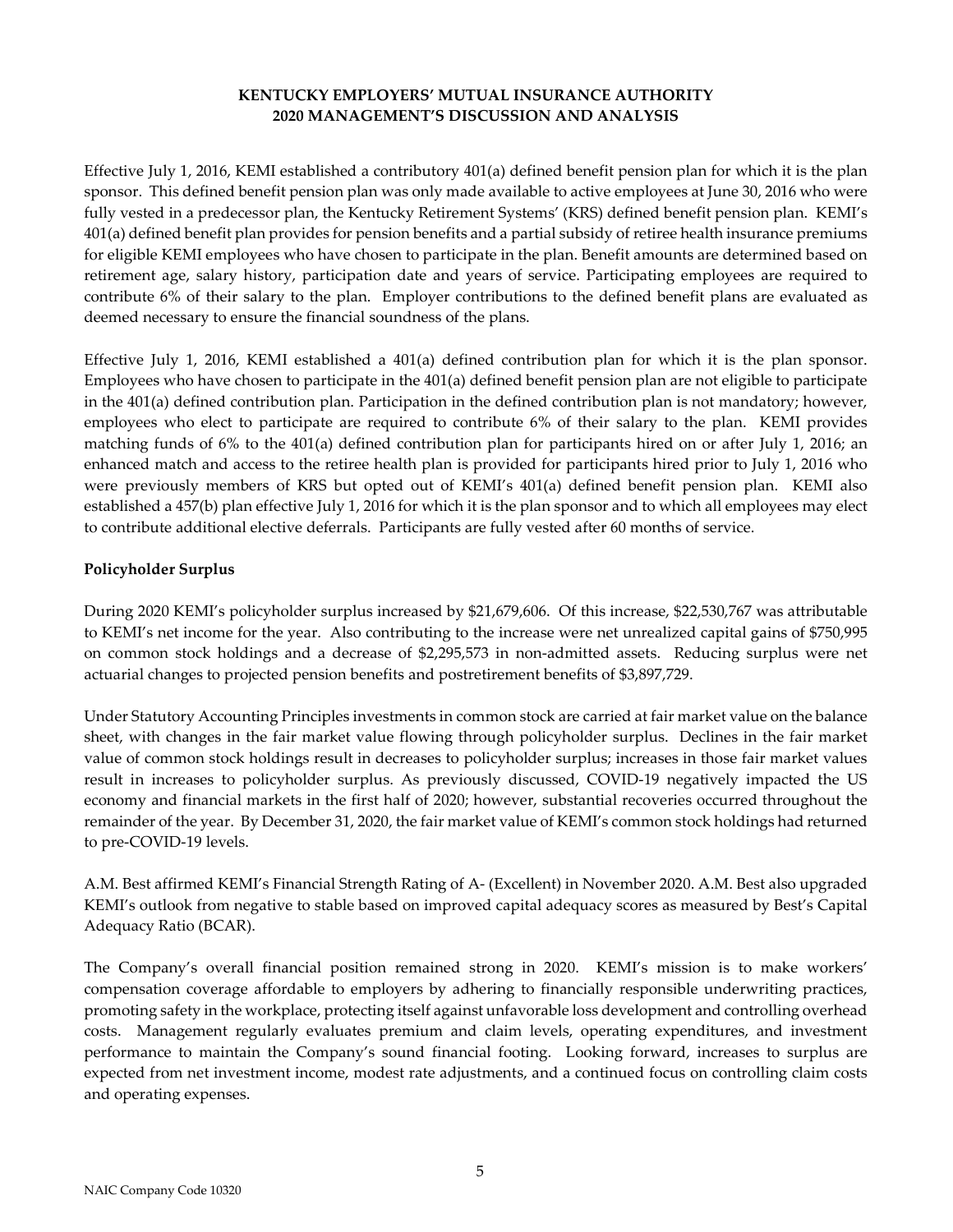#### RESULTS OF OPERATIONS

The Statement of Income measures the results of operations during the reporting period. KEMI's condensed Statements of Income for the years ended December 31 were as follows:

|                                                       | 2020              | 2019              |
|-------------------------------------------------------|-------------------|-------------------|
| Net premiums earned                                   | \$<br>131,091,335 | \$<br>163,378,525 |
| Losses incurred                                       | 69,555,135        | 105,160,834       |
| Loss adjustment expenses incurred                     | 21,530,800        | 26,808,288        |
| Underwriting expenses incurred                        | 29,224,282        | 30,171,139        |
| Net underwriting gain (loss)                          | 10,781,118        | 1,238,264         |
| Net investment income                                 | 25,512,693        | 28,196,803        |
| Net realized capital gains                            | 3,794,640         | 12,096,439        |
| Other income (expenses)                               | (2,636,317)       | (1,881,503)       |
| Net periodic pension and postretirement benefit costs | (2,523,579)       | (2,650,404)       |
| Retroactive reinsurance premium expense               | (4,320,000)       |                   |
| Net income before policyholder dividends              | 30,608,555        | 36,999,599        |
| Dividends to policyholders                            | (8,077,788)       |                   |
| Net income after policyholder dividends               | 22,530,767        | 36,999,599        |

KEMI's direct written premiums for 2020 were \$122,305,429 versus \$158,456,916 for 2019, representing a decline of \$36,151,487 or 22.8%. Nearly \$22 million of the premium decrease was the result of continued declines in the coal mining industry. Coal mines continue to close or lay off workers in response to lower demand for coal as an energy source, thereby lowering coal operators' payroll levels upon which KEMI's premiums are calculated.

KEMI's non-coal book of business continued to perform well in 2020 even throughout the COVID-19 pandemic. Non-coal direct written premiums were down by approximately \$14 million or 11.3%, of which 7.5% was due to premium rate reductions for 2020 versus 2019. The remaining decrease in non-coal premiums was primarily attributable to KEMI's proactive evaluation of current policyholder payroll reductions due to COVID-19 layoffs.

During 2020, KEMI launched an initiative to settle certain high dollar claims full and final by utilizing structured settlements. KEMI purchased annuities from life insurers under which the claimants were the sole payees, and for which KEMI retained no contingent liability in the event of default or insolvency of the life insurer. The purchase of these annuities allowed KEMI to realize savings on large claims and to reduce reserves for losses and loss adjustment expenses, which improved leverage. This program did, however, increase the level of claim payment activity in 2020, which is evidenced in "gross losses paid" in the chart on page 4.

In October 2020, KEMI's Board of Directors approved a dividend payable to policyholders who had maintained a loss ratio of 65% or less for the 2017 policy year, and who still had active policies with KEMI at the time of payout. Over 13,000 dividend checks totaling \$8,077,788 were distributed in November 2020. In addition to the policyholder dividend, KEMI's Board of Directors approved a 6.4% overall rate reduction for the 2021 policy year.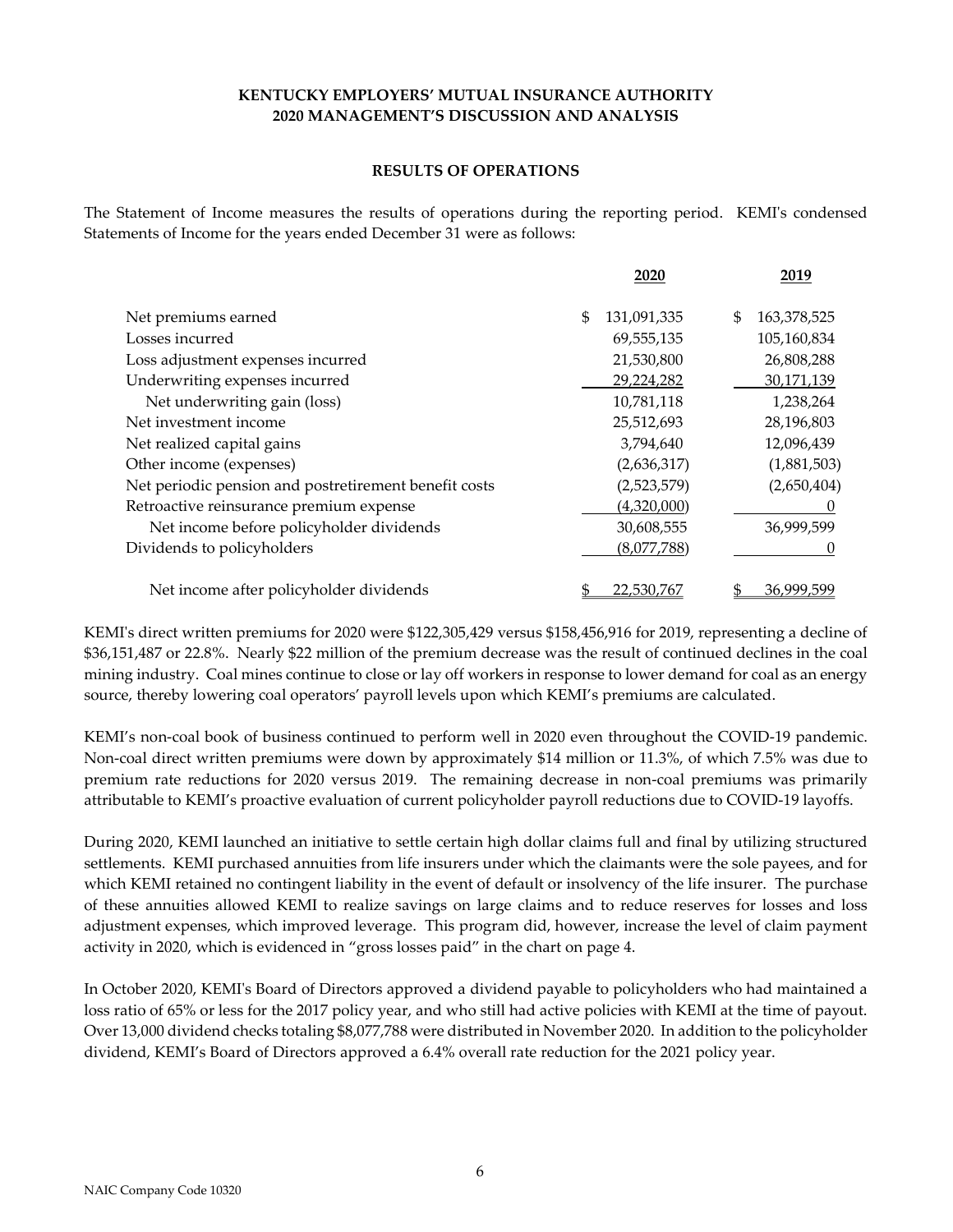## CASH FLOW AND LIQUIDITY

#### Cash Flow

The Statement of Cash Flows reports cash provided by or used for operations, investments, and other sources. KEMI's condensed Statements of Cash Flows for the years ended December 31 were as follows:

|                                                         | 2020                | 2019               |
|---------------------------------------------------------|---------------------|--------------------|
| <b>Cash Flows from Operations:</b>                      |                     |                    |
| Net cash from underwriting and claims                   | \$<br>(4, 443, 478) | \$<br>30,816,765   |
| Investment income received                              | 31,931,117          | 32,144,302         |
| Dividends paid to policyholders                         | (8,077,788)         | $\Omega$           |
| Miscellaneous income (expense)                          | (9,479,896)         | (4,531,907)        |
| Net cash provided by (used for) operations              | 9,929,955           | 58,429,160         |
| <b>Cash Flows from Investments:</b>                     |                     |                    |
| Proceeds from investments sold or matured               | 243,243,089         | 271,560,415        |
| Cost of investments acquired                            | (264, 073, 848)     | (323, 563, 659)    |
| Net cash provided by (used for) investments             | (20,830,759)        | (52,003,244)       |
| <b>Cash Flows from Other Sources:</b>                   |                     |                    |
| Net cash provided by (used for) retroactive reinsurance | (12,983,090)        | 4,292,148          |
| Other net cash provided (used)                          | (314,068)           | <u>(2,207,503)</u> |
| Net cash provided by (used for) other sources           | (13,297,158)        | 2,084,645          |
| Net change in cash and short-term investments           | (24, 197, 962)      | 8,510,561          |
| Cash and short-term investments, beginning of year      | 43,735,240          | 35,224,679         |
| Cash and short-term investments, end of year            | 19,537,278<br>\$    | <u>43,735,240</u>  |

#### Liquidity

KEMI's portfolio of cash and invested assets exceeds the estimated amounts eventually required to satisfy KEMI's liabilities. As additional funds become available, they are primarily invested in high quality long-term bonds. Maturity dates for KEMI's fixed income securities closely match the actuarial expected payout of losses and loss adjustment expenses. KEMI's equity positions are highly rated with a focus on steady dividends and are actively traded on major exchanges. KEMI maintains sufficient cash balances on hand to meet its obligations as they come due.

NOTE: To the extent that the above comments constitute forward-looking statements, these statements are not guarantees of future performance. Forward-looking statements are based on current expectations and projections about future events and are subject to risks, uncertainties and assumptions about the Company, economic and market factors, judicial rulings, and the insurance industry, among other things. Actual events and results may differ materially from those expressed in forwardlooking statements.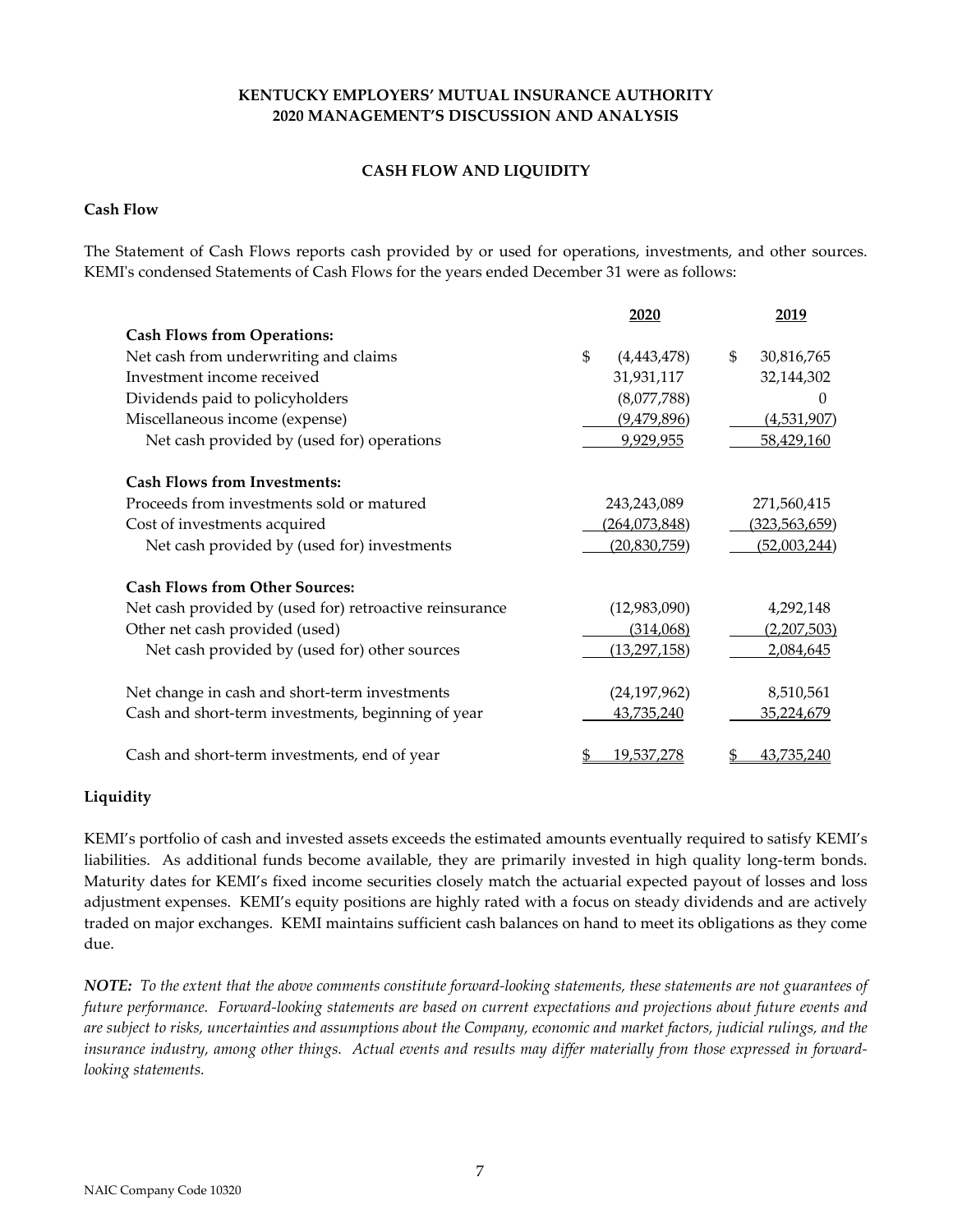#### KENTUCKY EMPLOYERS' MUTUAL INSURANCE AUTHORITY

Quarterly Statement of Assets, Liabilities, Policyholders' Surplus and Net Income

Statutory Basis of Accounting

| <b>BALANCE SHEET</b>                                           |     | Quarter ended<br>3/31/2020 |         |    | Quarter ended<br>6/30/2020 |         |    | Quarter ended<br>9/30/2020 |          |               | Quarter ended<br>12/31/2020 |          |              | Year ended<br>12/31/2020 |         |
|----------------------------------------------------------------|-----|----------------------------|---------|----|----------------------------|---------|----|----------------------------|----------|---------------|-----------------------------|----------|--------------|--------------------------|---------|
| <b>ASSETS</b>                                                  |     |                            |         |    |                            |         |    |                            |          |               |                             |          |              |                          |         |
| Long-term bonds                                                | \$  | 943,697,183                |         | \$ | 949,680,970                |         | \$ | 958,067,409                |          | \$            | 957,463,822                 |          | \$           | 957,463,822              |         |
| Common stocks                                                  |     | 42,956,510                 |         |    | 49,605,127                 |         |    | 53,229,014                 |          |               | 58,480,389                  |          |              | 58,480,389               |         |
| Cash and short-term investments                                |     | 35,518,296                 |         |    | 43,381,538                 |         |    | 38,241,726                 |          |               | 19,537,278                  |          |              | 19,537,278               |         |
| Real estate                                                    |     | 4,025,000                  |         |    | 4,025,000                  |         |    | 4,025,000                  |          |               | 4,025,000                   |          |              | 4,025,000                |         |
| Other invested assets                                          |     | $\Omega$                   |         |    | $\Omega$                   |         |    | 866,220                    |          |               | 3,154,809                   |          |              | 3,154,809                |         |
| Receivable for securities                                      |     | 207,364                    |         |    | 1,496,511                  |         |    | $\Omega$                   |          |               | $\Omega$                    |          |              | $\Omega$                 |         |
| Investment income due and accrued                              |     | 6,809,512                  |         |    | 6,469,754                  |         |    | 6,726,057                  |          |               | 6,317,386                   |          |              | 6,317,386                |         |
| Premiums in course of collection                               |     | 8,660,553                  |         |    | 17,505,271                 |         |    | 7,928,613                  |          |               | 8,807,782                   |          |              | 8,807,782                |         |
| Premiums deferred and not vet due                              |     | 39,553,845                 |         |    | 16,993,753                 |         |    | 33,920,724                 |          |               | 31,779,855                  |          |              | 31,779,855               |         |
| Policy deductibles receivable                                  |     | $\Omega$                   |         |    | 2,219                      |         |    | 3,479                      |          |               | 4,557                       |          |              | 4,557                    |         |
| Reinsurance receivable                                         |     | 78,487                     |         |    | 97,855                     |         |    | 72,009                     |          |               | 637,970                     |          |              | 637,970                  |         |
| Funds on deposit with reinsurers                               |     | 750,000                    |         |    | 750,000                    |         |    | 750,000                    |          |               | 750,000                     |          |              | 750.000                  |         |
| Electronic data processing equipment                           |     | 56.078                     |         |    | 44.674                     |         |    | 38.749                     |          |               | 151.137                     |          |              | 151,137                  |         |
| Receivables for retroactive reinsurance reserves assumed       |     | 3,563,309                  |         |    | 3,554,012                  |         |    | 796,683                    |          |               | 596,288                     |          |              | 596,288                  |         |
| Retroactive reinsurance funds held by KY WC Funding Commission |     | $\Omega$                   |         |    | $\Omega$                   |         |    | $\Omega$                   |          |               | 1,427,728                   |          |              | 1,427,728                |         |
| <b>TOTAL ASSETS</b>                                            | \$  | 1,085,876,137              |         | \$ | 1,093,606,684              |         | s. | 1,104,665,683              |          | $\mathbb{S}$  | 1,093,134,001               |          | $\mathbf{s}$ | 1,093,134,001            |         |
| <b>LIABILITIES &amp; SURPLUS</b>                               |     |                            |         |    |                            |         |    |                            |          |               |                             |          |              |                          |         |
|                                                                |     |                            |         |    |                            |         |    |                            |          |               |                             |          |              |                          |         |
| Loss reserves                                                  | \$  | 612,553,743                |         | \$ | 611,258,348                |         | \$ | 607,560,269                |          | \$            | 600,610,041                 |          | \$           | 600,610,041              |         |
| Loss adjustment expense reserves                               |     | 53, 164, 362               |         |    | 52,878,024                 |         |    | 52,610,237                 |          |               | 52,396,302                  |          |              | 52,396,302               |         |
| Commissions payable                                            |     | 12,452,899                 |         |    | 9,824,840                  |         |    | 11,005,088                 |          |               | 11,188,254                  |          |              | 11,188,254               |         |
| Other expenses payable                                         |     | 3,811,791                  |         |    | 3,996,151                  |         |    | 4,839,396                  |          |               | 4,856,407                   |          |              | 4,856,407                |         |
| Unearned premiums                                              |     | 64,854,498                 |         |    | 51,092,188                 |         |    | 61,856,112                 |          |               | 56,596,040                  |          |              | 56,596,040               |         |
| Ceded reinsurance premiums pavable                             |     | (1, 145, 670)              |         |    | (1, 143, 116)              |         |    | (1, 190, 565)              |          |               | (102, 810)                  |          |              | (102, 810)               |         |
| Funds withheld under reinsurance treaties                      |     | 1,024,431                  |         |    | 907,829                    |         |    | 866,153                    |          |               | 1,179,425                   |          |              | 1,179,425                |         |
| Amounts withheld or retained for others                        |     | 8,719,750                  |         |    | 7,882,152                  |         |    | 9,477,520                  |          |               | 7,680,342                   |          |              | 7,680,342                |         |
| Remittances and items not allocated                            |     | 565,911                    |         |    | 683,242                    |         |    | 543,719                    |          |               | 652,187                     |          |              | 652,187                  |         |
| Pavable for securities                                         |     | $\Omega$                   |         |    | 12, 153, 432               |         |    | 3,100,000                  |          |               | 1,150,000                   |          |              | 1,150,000                |         |
| Retroactive reinsurance reserves assumed                       |     | 63,982,117                 |         |    | 59,532,239                 |         |    | 30,430,902                 |          |               | 29,275,852                  |          |              | 29,275,852               |         |
| Retroactive reinsurance assumed - excess funds to be returned  |     | $\Omega$                   |         |    | $\Omega$                   |         |    | 28,528,029                 |          |               | 21,763,270                  |          |              | 21,763,270               |         |
| Retroactive reinsurance reserve ceded                          |     | (25, 190, 526)             |         |    | (24, 734, 476)             |         |    | (24, 880, 174)             |          |               | (15, 223, 789)              |          |              | (15, 223, 789)           |         |
| Funds withheld on retroactive reinsurance reserve ceded        |     | 30,857,473                 |         |    | 30,761,634                 |         |    | 31,413,916                 |          |               | 22,268,180                  |          |              | 22,268,180               |         |
| Liability for projected pension and postretirement benefits    |     | 10,715,089                 |         |    | 9,887,776                  |         |    | 9,060,463                  |          |               | 15,440,131                  |          |              | 15,440,131               |         |
| <b>TOTAL LIABILITIES</b>                                       | \$  | 836, 365, 868              |         | \$ | 824,980,263                |         | \$ | 825,221,065                |          | \$            | 809,729,832                 |          | \$           | 809,729,832              |         |
| POLICYHOLDER SURPLUS (BEGINNING)                               | \$  | 261,724,563                |         | \$ | 249,510,269                |         | \$ | 268,626,421                |          | \$            | 279,444,618                 |          | \$           | 261,724,563              |         |
| Net income/(loss) after policyholder dividends                 |     | 5,516,342                  |         |    | 7,183,567                  |         |    | 5,173,626                  |          |               | 4,657,232                   |          |              | 22,530,767               |         |
| Change in net unrealized capital gains/(losses)                |     | (17, 227, 509)             |         |    | 9,011,515                  |         |    | 3,899,925                  |          |               | 5,067,064                   |          |              | 750,995                  |         |
| Change in non-admitted assets                                  |     | (1,330,440)                |         |    | 2,093,757                  |         |    | 917,333                    |          |               | 614,923                     |          |              | 2,295,573                |         |
| Change in projected pension and postretirement benefits        |     | 827,313                    |         |    | 827,313                    |         |    | 827,313                    |          |               | (6,379,668)                 |          |              | (3,897,729)              |         |
|                                                                |     |                            |         |    |                            |         |    |                            |          |               |                             |          |              |                          |         |
| POLICYHOLDER SURPLUS (ENDING)                                  |     | 249,510,269                |         |    | 268,626,421                |         |    | 279,444,618                |          |               | 283,404,169                 |          |              | 283,404,169              |         |
| TOTAL LIABILITIES & POLICYHOLDER SURPLUS                       | s.  | 1,085,876,137              |         | \$ | 1,093,606,684              |         | £. | 1,104,665,683              |          | \$            | 1,093,134,001               |          | s.           | 1,093,134,001            |         |
| <b>INCOME STATEMENT</b>                                        |     |                            |         |    |                            |         |    |                            |          |               |                             |          |              |                          |         |
| Net premiums earned                                            | \$. | 35,217,976                 | 100.00% | s  | 33,051,794                 | 100.0%  | \$ | 31,171,437                 | 100.00%  | \$            | 31,650,128                  | 100.00%  | \$           | 131,091,335              | 100.00% |
| Deductions:                                                    |     |                            |         |    |                            |         |    |                            |          |               |                             |          |              |                          |         |
| Net losses incurred                                            |     | 22,301,726                 | 63.3%   |    | 19,027,530                 | 57.6%   |    | 14,327,419                 | 46.0%    |               | 13,898,460                  | 43.9%    |              | 69,555,135               | 53.1%   |
| Net loss adjustment expenses incurred                          |     | 5,763,553                  | 16.4%   |    | 5,393,375                  | 16.3%   |    | 4,801,825                  | 15.4%    |               | 5,572,047                   | 17.6%    |              | 21,530,800               | 16.4%   |
| Underwriting expenses incurred                                 |     | 7,691,394                  | 21.8%   |    | 6,455,198                  | 19.5%   |    | 8,662,511                  | 27.8%    |               | 6,415,179                   | 20.3%    |              | 29,224,282               | 22.3%   |
| <b>Total deductions</b>                                        |     | 35,756,673                 | 101.5%  |    | 30,876,103                 | 93.4%   |    | 27.791.755                 | 89.2%    |               | 25,885,686                  | 81.8%    |              | 120,310,217              | 91.8%   |
| Net underwriting gain/(loss)                                   |     | (538, 697)                 | $-1.5%$ |    | 2,175,691                  | 6.6%    |    | 3,379,682                  | 10.8%    |               | 5,764,442                   | 18.2%    |              | 10,781,118               | 8.2%    |
| Net investment income earned                                   |     | 6,462,987                  | 18.4%   |    | 6,752,793                  | 20.4%   |    | 6,072,146                  | 19.5%    |               | 6,224,767                   | 19.7%    |              | 25,512,693               | 19.5%   |
| Net realized gains/(losses)                                    |     | 528,597                    | 1.5%    |    | 259,319                    | 0.8%    |    | 1,441,285                  | 4.6%     |               | 1,565,439                   | 4.9%     |              | 3,794,640                | 2.9%    |
| Other income/(expenses)                                        |     | (276, 617)                 | $-0.8%$ |    | (1, 416, 182)              | $-4.3%$ |    | (716, 764)                 | $-2.3%$  |               | (226, 754)                  | $-0.7%$  |              | (2,636,317)              | $-2.0%$ |
| Net periodic pension and postretirement benefit expense        |     | (659, 928)                 | $-1.9%$ |    | (588, 054)                 | $-1.8%$ |    | (682, 723)                 | $-2.2%$  |               | (592, 874)                  | $-1.9%$  |              | (2,523,579)              | $-1.9%$ |
| Retroactive reinsurance expense                                |     | $\Omega$                   | 0.0%    |    | $\Omega$                   | 0.0%    |    | (4,320,000)                | $-13.9%$ |               | $\Omega$                    | 0.0%     |              | (4,320,000)              | $-3.3%$ |
| Net operating gain/(loss)                                      |     | 5,516,342                  | 15.7%   |    | 7,183,567                  | 21.7%   |    | 5,173,626                  | 16.6%    |               | 12,735,020                  | 40.2%    |              | 30,608,555               | 23.3%   |
| Policyholder dividends                                         |     | $\Omega$                   | 0.0%    |    | $\pmb{0}$                  | 0.0%    |    | $\mathsf 0$                | 0.0%     |               | (8,077,788)                 | $-25.5%$ |              | (8,077,788)              | $-6.2%$ |
| NET INCOME/(LOSS) AFTER POLICYHOLDER DIVIDENDS                 | \$  | 5,516,342                  | 15.7%   | s  | 7,183,567                  | 21.7%   |    | 5,173,626                  | 16.6%    | <sub>\$</sub> | 4,657,232                   | 14.7%    | Ŝ.           | 22,530,767               | 17.2%   |
|                                                                |     |                            |         |    |                            |         |    |                            |          |               |                             |          |              |                          |         |